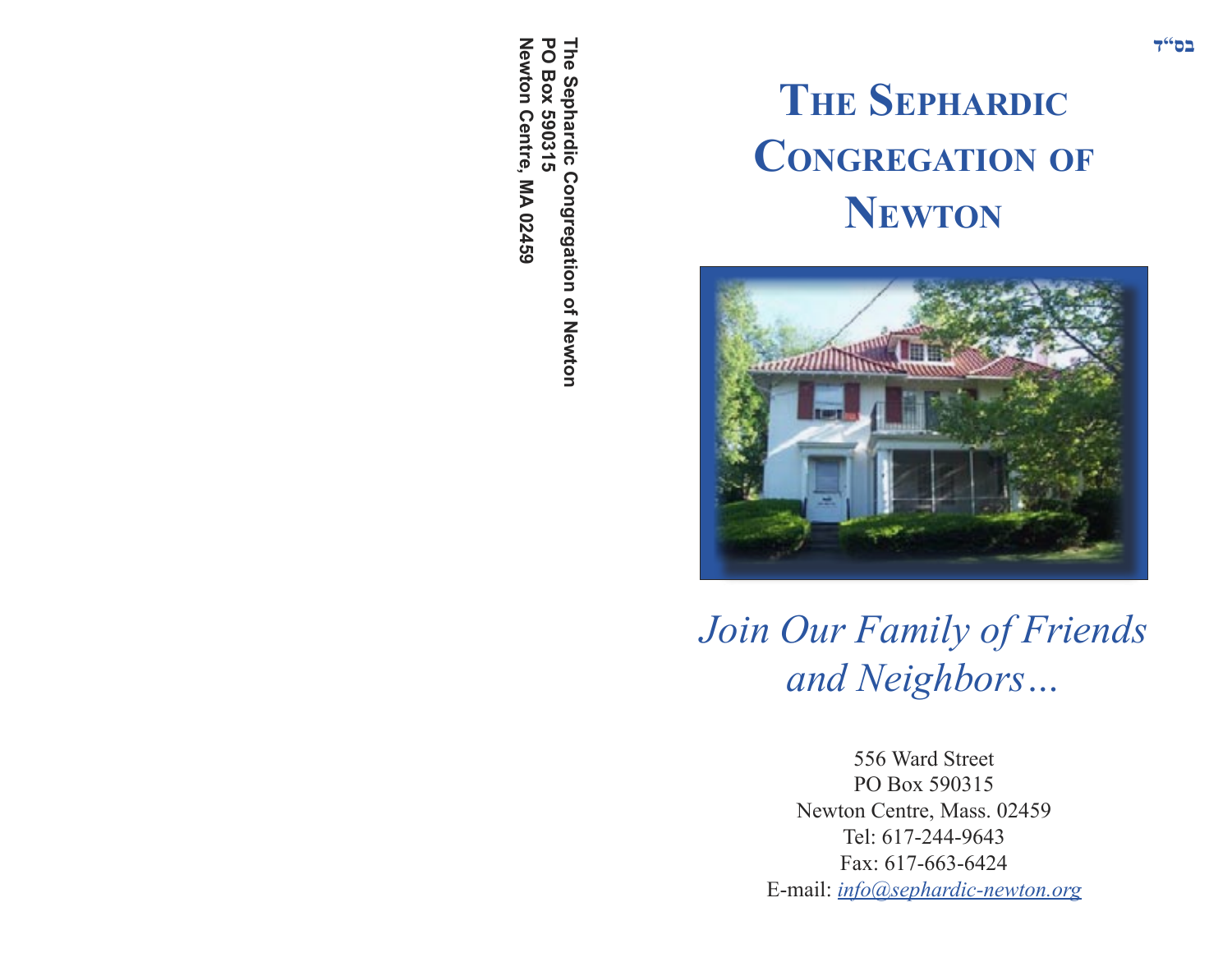## Introducing… *The Sephardic Congregation of Newton*

Two Sephardim met after *Kol Nidre* in 1987 and bemoaned the state of prayer in Boston. "It needs to be sung," said they, "the way we were brought up." From such beginnings did the Sephardic Congregation of Newton begin a journey that led from services twice a month to weekly to full participation in the Sephardic liturgy, including the songs of *selichot,* the early morning prayers that trumpet the High Holiday season. We would like to inspire you to join us in the new holiday season of the year 5766 and beyond, as we grow toward a full-service congregation providing for all the needs and life milestones of our community.

First, a little bit about us. From two to 10 to a growing congregation of 35 families the Congregation has expanded since 1987. It is the first congregation of the Sephardic rite (Jews of Spanish and Middle Eastern origin) to be established in Newton, following the establishment of sister Sephardic congregations in neighboring Brookline. Early members prayed in the Brookline synagogues but soon were numerous enough to stay together in Newton. We have been fortunate to be able to hold our services at Congregation Beth El-Atereth Israel, the congregation that opened its doors to us and that we have called home for nearly 20 years.

Early members were James Kugel, Simon Levy, and Houchangue Toubian, the initial driving forces. They were joined quickly by Elias Cohen, Suleiman Mizrahi, and Michel Maman. All came from Middle Eastern and North African countries. Robert Soll and Simon Laskey, Newtonites, also joined at an early time. When the



**"ועשׂוּ לי מקדשׂ ושּׁכנתי בתוכם" שּׁמּות כה' ٫ח** *"Let them make me a sanctuary that I may dwell among them!" —* EXODUS 25, 8

*Please complete the form below indicating your Dedication choices, and mail with your contribution in an envelope. Contact any member of the Steering Committee if you have questions. Make checks payable to The Sephardic Congregation of Newton. Thank you. Your generosity makes our congregation possible.*

| Name:                   |                                                                                                                        |
|-------------------------|------------------------------------------------------------------------------------------------------------------------|
|                         |                                                                                                                        |
|                         |                                                                                                                        |
| E-Mail: $\qquad \qquad$ |                                                                                                                        |
|                         |                                                                                                                        |
| Dedication Item 1:      |                                                                                                                        |
|                         |                                                                                                                        |
|                         | In Memory Of:                                                                                                          |
| Dedication Item 2:      | <u> Territoria de la construcción de la construcción de la construcción de la construcción de la construcción de l</u> |
|                         | In Honor Of:                                                                                                           |
|                         | In Memory Of:                                                                                                          |
|                         |                                                                                                                        |
| Dedication Item 3:      |                                                                                                                        |
| In Honor Of:            |                                                                                                                        |
| In Memory Of:           |                                                                                                                        |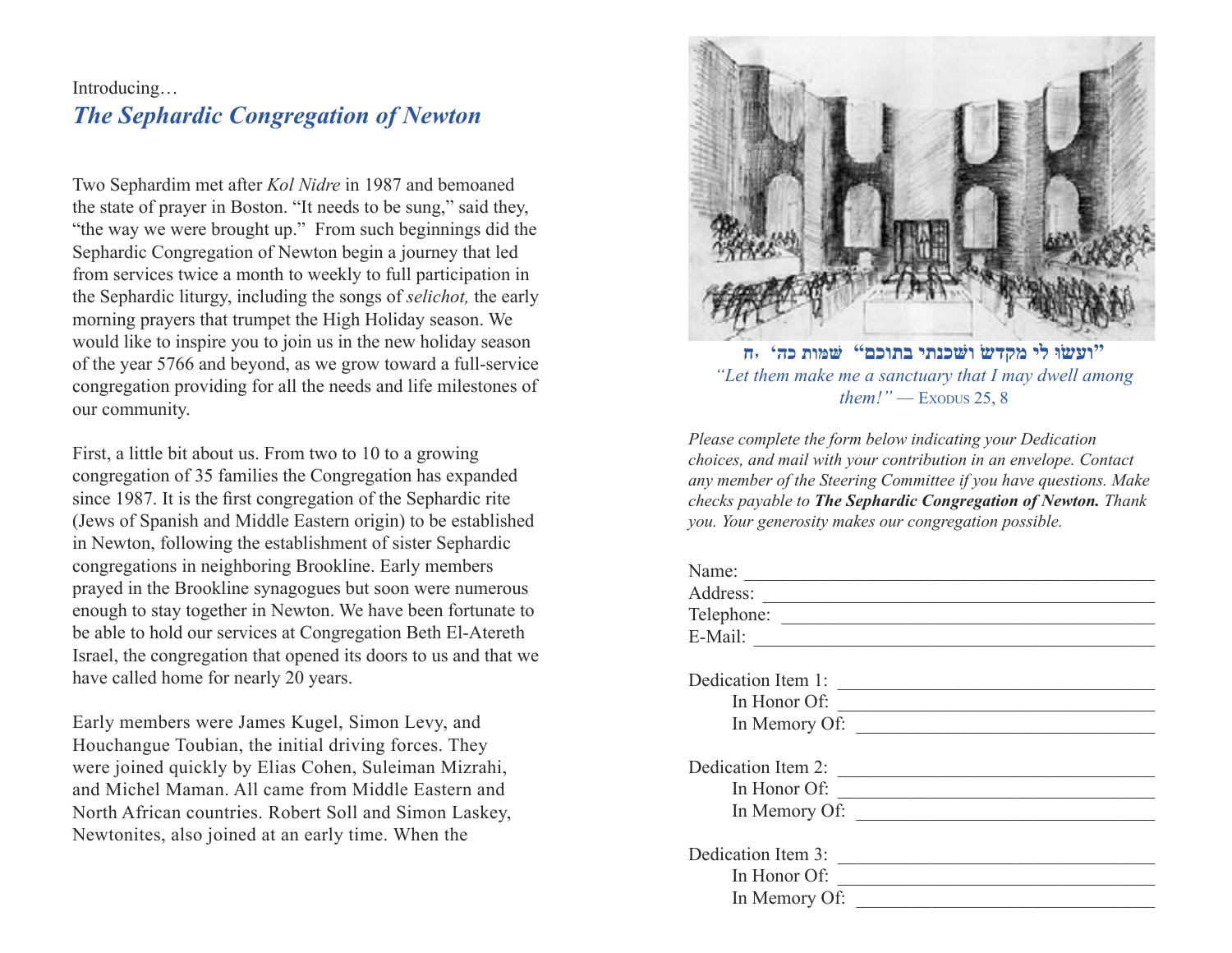*OUR NEW HOME*. Happily, the congregation opens the next chapter, on the brink of a new adventure, the establishment of its own home across the street from Beth-El. Our friends and benefactors Helene and Edmund Shamsi helped to purchase property at 556 Ward St. to be converted into synagogue space and renovations have begun. See the List of Dedication Items and join us as we complete two wonderful mitzvot, the building project and the consecration of our new synagogue.



**"THE WORLD RESTS ON THREE FOUNDATIONS: STUDY OF TORAH, PRAYER, AND ACTS OF LOVING KINDNESS" (***PERKE AVOT:* **WISDOM OF OUR FOREBEARS)** 

## **SEPHARDIC CONGREGATION OF NEWTON STEERING COMMITTEE**

| Abraham Golshirazian 516-805-0854 joshpckg@aol.com  |                                             |
|-----------------------------------------------------|---------------------------------------------|
| Simon Levy                                          | 617 244-9643 sefarad92@yahoo.com            |
| Alain Mizrahi-Arnaud 617-527-1066 aarnaud@gmail.com |                                             |
| Ralph Philosophe                                    | 617-332-9064 rphilosophe@SturdyMemorial.org |
| Ruthy Philosophe                                    | 617-332-9064 Philosophe@rcn.com             |
| Houchangue Toubian                                  | 617 969-7282 htoubian@aol.com               |

congregation reached the power of 10 it began meeting for weekly Shabbat services. Observance of the holidays followed soon after. In this time span, the congregation has been involved in helping many Sephardic institutions in Boston: on the occasion of 'Sepharad 500,' in 1992, the congregation memorialized the 500 years since expulsion from Spain with lecture series and sent its leader to be part of the Jewish Community Relations Council commemoration committee. Throughout its history the congregation has organized Sephardic events and food tastings such as *Mimouna,* welcoming the blend of cultural traditions in Boston. True to the 'melting pot,' members joined the congregation whose spouses are not Sephardic but all found a place to pray under the umbrella of Beth-El in the Boston Jewish community.

The first task was raising funds to purchase Sephardic prayer books followed soon by the commissioning of works of art in velvet to adorn the Ark and reader's desk. Its first *Bat-Mitzvah* was that of Melanie Sarah Levy and its first wedding, Sharona Mizrahi and David Nahoumi. Renovations of the Beth-El chapel were undertaken in 1996, with Sephardic *Sefer Torahs,* wooden scrollwork, and Persian rugs, while bigger space was sought time and again to accommodate High Holiday attendance surpassing 100 people.

Every member's story is unique. You could say that each has re-lived the Sephardic path in each and every life with the common thread the desire to carry on a heritage in danger of being lost in corporate America. Considering Sephardic history as a trail of tears—happy and sad—cupped by the bowl of the Mediterranean Sea, members of the Sephardic Congregation of Newton have flowed from all sides of the bowl. Today the congregation is a big family with roots in Morocco, Iraq, Iran, Lebanon, Israel, Canada, France, Egypt, Yemen, and Turkey.